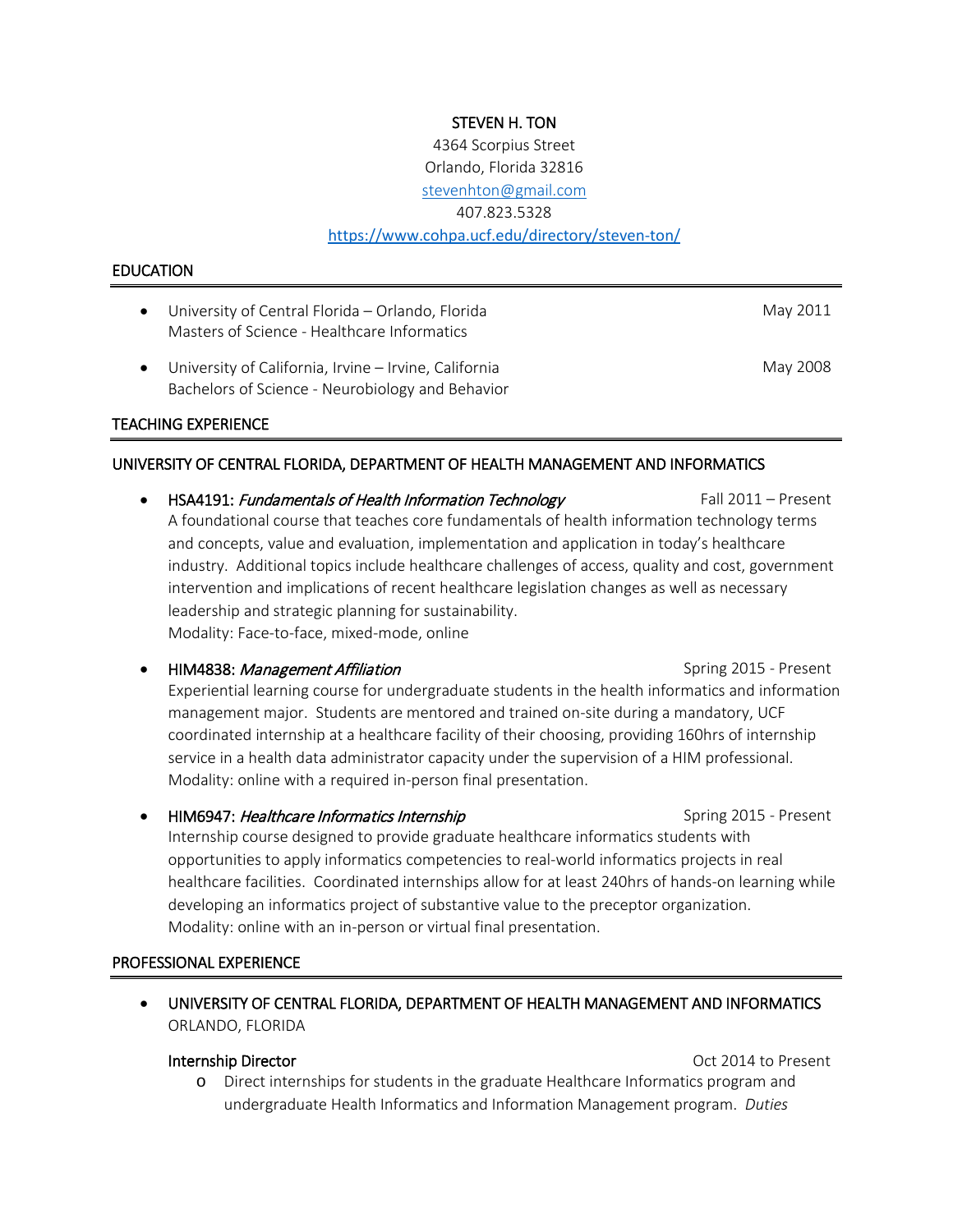*include*: Enable student career goals by placing students in appropriate internship roles; oversee student progress and provide necessary support throughout; collect data electronically to achieve greater transparency and improve effectiveness.

- o Develop and foster relationships with community partners to create paid and unpaid internship opportunities. *Duties include*: Contract execution and management; affiliate relationship management.
- o Conduct academic advising for students before and during their internships.
- o Develop and instruct internship courses for the class component of the internship requirement.
- o Support student opportunities to network, secure internships and employment via attendance at national conferences, such as the Health Information Management Systems Society.
- o Support the execution of strategies to realize goals and benefits outlined in the reoccurring 1.4mil HMI-IT grant. *Duties include*: Evaluate methods of implementing and supporting the use of e-Portfolios for student and faculty use to enhance student learning and foster professional development; evaluate various vendor products and compare strengths and weaknesses; provide findings and recommendations to the department.
- o Improve student competency tracking and management of internship related communications and documents via the successful implementation of appropriate information systems. Provide technical review of solutions to ensure interoperability and improvements will result from adoption.

# • UNIVERSITY OF CENTRAL FLORIDA, HEALTH SERVICES ADMINISTRATION, DEPARTMENT OF HEALTH **PROFESSIONS**

ORLANDO, FLORIDA

Adjunct Instructor **August 2011** to Present

- o Instructor for level 4000 Health Service Administration course that explores the healthcare sector's dependency on health information technologies and implications.
- o Responsible for providing quality education to 150+ student class sizes while employing multiple delivery methods both in person and online.
- UNIVERSITY OF CENTRAL FLORIDA, COLLEGE OF MEDICINE, REGIONAL EXTENSION CENTER ORLANDO, FLORIDA

### Assistant Director, Information Technology May 2013 to September 2013

- o Created business value by identifying and implementing innovative IT solutions for company and clients.
- o Designed, implemented and provided managerial oversight for the corporate website that produced increased visibility, credibility and improved conversion rates and increased sales.
- o Developed and conducted a health information exchange initiative to research HIE value and potential partnerships. Won a competitive award to connect to the Florida State HIE.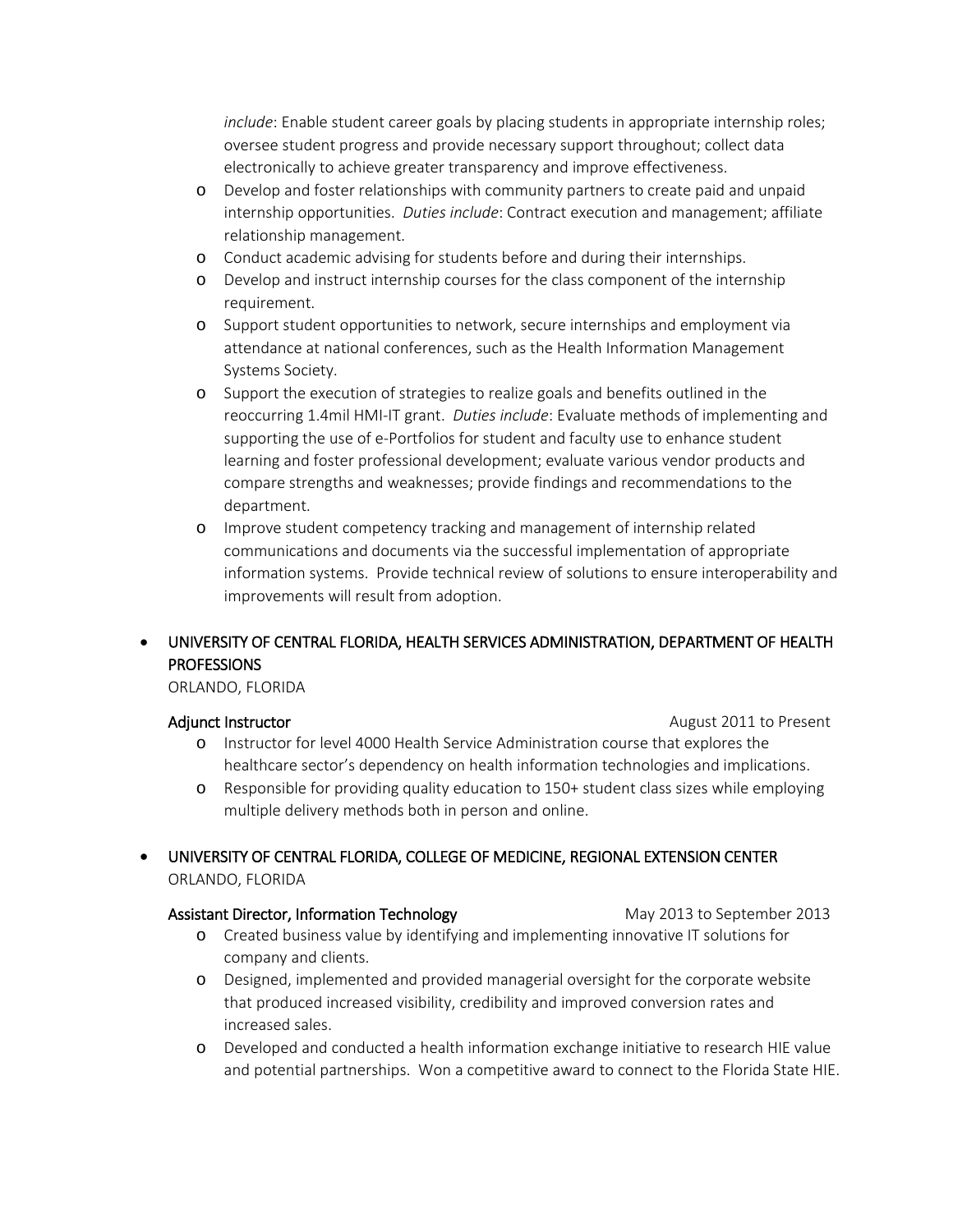- o Co-developed and presented the UCF-REC Million Hearts campaign in Washington DC that received national recognition and earned the company the title of "progressive and unique."
- o Contributing member of the Central Florida RHIO's technical workgroup. Satisfied grant and programmatic requirements by meeting cost sharing metrics.
- o Collaborated with senior leadership to devise sustainability plans for post-grant operation.
- o Served as senior manager for special projects and high profile clients including the UCF Million Hearts Campaign; Children's Home Society of Florida's EHR Initiative and UCF Pegasus Health.
- UNIVERSITY OF CENTRAL FLORIDA, COLLEGE OF MEDICINE, REGIONAL EXTENSION CENTER ORLANDO, FLORIDA

# Business Development Manager Manager Manager May 2012 to May 2013

- o Cultivated relationships with external partners and secured recurrent revenue from partnerships.
- o Designed and implemented a process for the systematic evaluation and qualification of EHR and third party vendors while expanding the REC's vendor network 10x from 3 to 30.
- o Developed and implemented the fee-for-service program to expand service offerings to non-federally supported clients, encompassing the development of policies, procedures, staff training and program roll out.
- o Co-lead efforts with marketing and outreach to rebrand the REC image, improve public awareness and support the overall marketing and revenue generating efforts.
- UNIVERSITY OF CENTRAL FLORIDA, COLLEGE OF MEDICINE, REGIONAL EXTENSION CENTER ORLANDO, FLORIDA

- Clinical Business Analyst December 2010 to May 2012
	- o Subject matter expert on the selection, implementation and meaningful use of EHRs for small to medium sized practices.
	- o Managed direct reports while supporting 50+ Florida medical offices adopting health IT.
	- o Advised REC leadership on internal workflow improvements, health IT advancements and industry changes and served as a liaison between REC office and the REC field team.

# • NCG MEDICAL, INC.

ALTAMONTE SPRINGS, FLORIDA

# Electronic Health Records Application **Specialist**

- o Developed, tested, deployed and supported NCG's proprietary EHR system across various physician practices.
- o Worked directly with clients to define user requirements and designed user interfaces to maximize workflow efficiency.

April 2010 to December 2010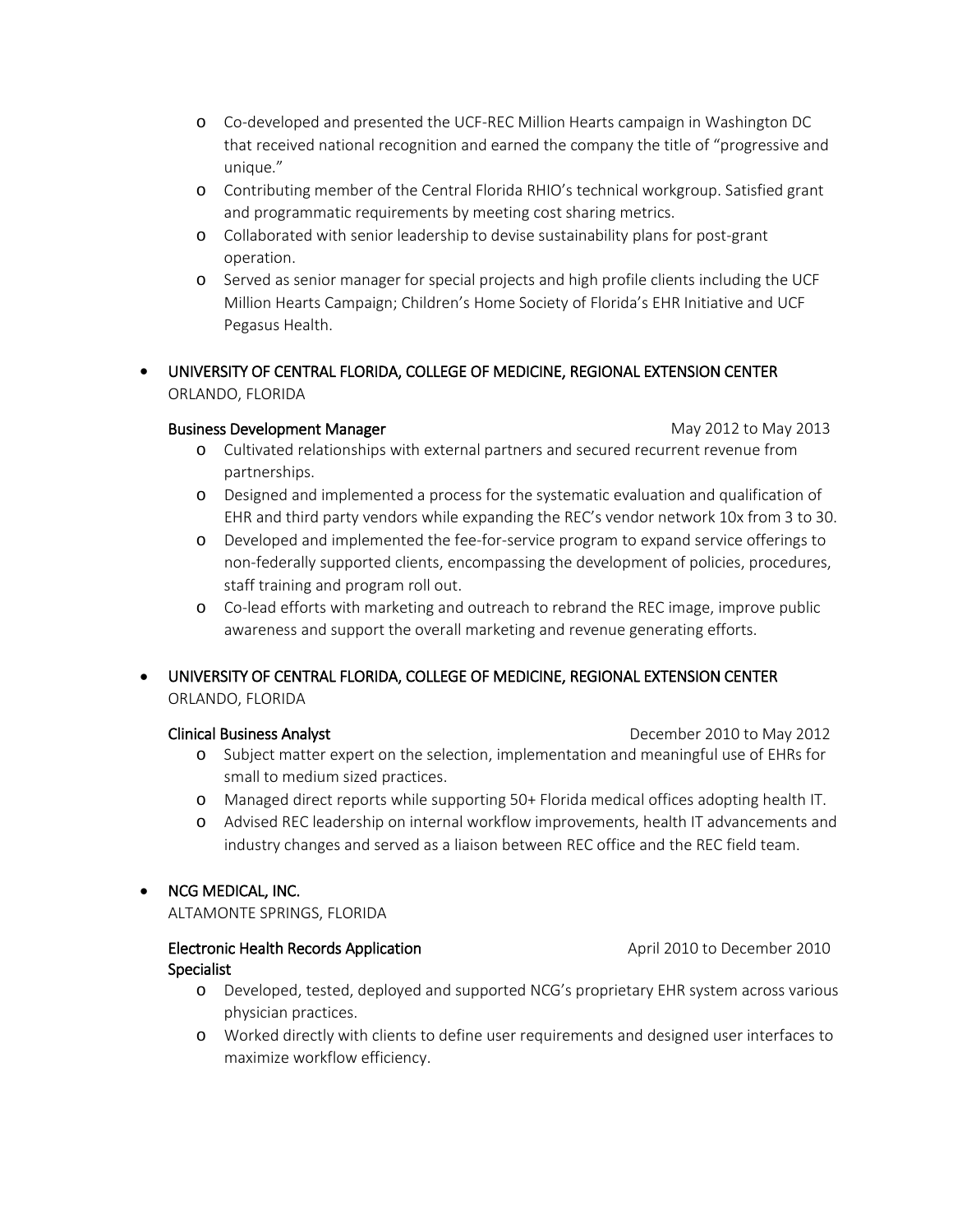# • LILI LAM O.D. & ASSOCIATES, P.A.

ORLANDO FLORIDA

## Founder and Vice-President September 2008 to Present

o Responsible for company incorporation, contract negotiations, build-out and back-end business operations.

- o Conducts accounting and financial audits of sales records and patient charts.
- o Manages the scheduling and compensation for a team of optometrists and contractors. Directs all marketing and information technology strategies.
- o Created, implemented and supports a proprietary cloud-based optometry practice management and electronic health records solution that employs open source programming languages, tools and relational database technologies.

# • BRAINFOX.COM MEDIA SERVICES, INC*.*

LAS VEGAS, NEVADA

Partner and Co-Founder The September 2001 to June 2004

- o Founded the online IT start-up that focused on providing quality pay-per-click search engine results.
- o Handled all aspects of company operations from web design, marketing, customer support, technical support and handled sale of the company.

# PUBLICATIONS

- "Enhancing Patient Care and Care Coordination using Event Notification Systems" Ton, Steven H.; Noblin, Alice M.; Cortelyou-Ward, Kendall; Nunez, Victor A, *Journal of Cases on Information Technology.* 2016, 18(1): Forthcoming
- "Electronic Health Record Implementations: Applying the Principles of Monitoring and Controlling to Achieve Success" Noblin, Alice M.; Cortelyou-Ward, Kendall; Ton, Steven, *Health Care Manager*. 2011, 30(1):45-50
- "Increased Reactivity of Dendritic Cells from Aged Subjects to Self-Antigen, Human DNA" Agrawal, Anshu; Ton, Steven; Tay, Jia, *The Journal of Immunology*, 2009, 182, 1138-1145

# **PRESENTATIONS**

- Ton, Steven (2014). "Using Augmented Reality for Health Education" Presented at the Office of the National Coordinator Million Hearts Conference, Washington DC, August 2014
- Ton, Steven (2014). "What is Health Information Exchange and Why We Need It?" Presented at the UCF Regional Extension Center's Meaningful Use Forum, Orlando, FL, February 2014

# **CERTIFICATIONS**

- AHIMA: CHTS Implementation Manager, 2013
- CompTIA: A+ Certified, 2004